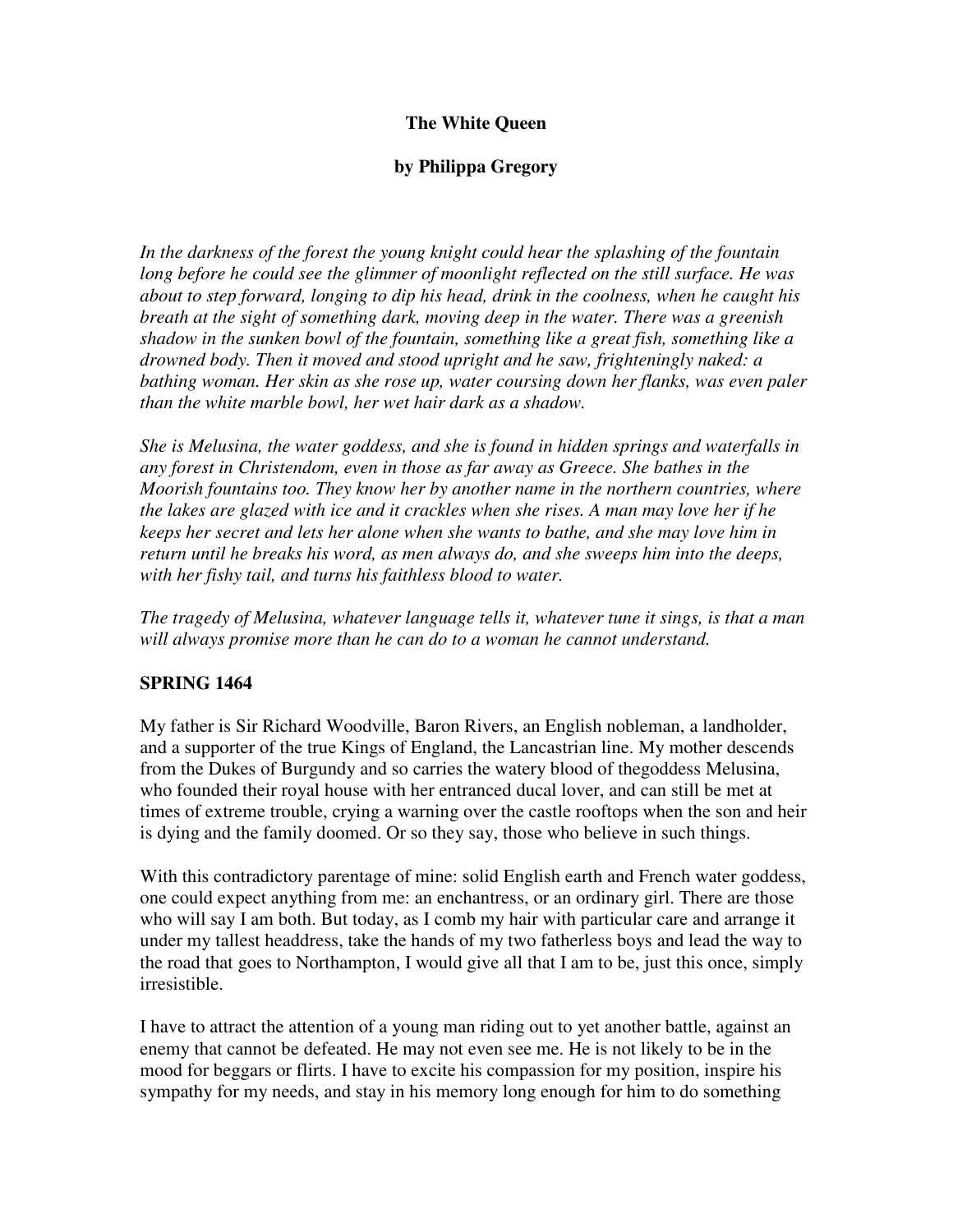about them both. And this is a man who has beautiful women flinging themselves at him every night of the week, and a hundred claimants for every post in his gift.

He is a usurper and a tyrant, my enemy and the son of my enemy, but I am far beyond loyalty to anyone but my sons and myself. My own father rode out to the battle of Towton against this man who now calls himself King of England, though he is little more than a braggart boy; and I have never seen a man as brokenas my father when he came home from Towton, his sword arm bleeding through his jacket, his face white, saying that this boy is a commander such as we have never seen before, and our cause is lost, and we are all without hope while he lives. Twenty thousand men were cut down at Towton at this boy's command; no one had ever seen such death before in England. My father said it was a harvest of Lancastrians, not a battle. The rightful King Henry and his wife, Queen Margaret of Anjou, fled to Scotland, devastated by the deaths.

Those of us left in England did not surrender readily. The battles went on and on to resist the false king, this boy of York. My own husband was killed commanding our cavalry, only three years ago at St. Albans. And now I am left a widow and what land and fortune I once called my own has been taken by my motherin-law with the goodwill of the victor, the master of this boy-king, the great puppeteer who is known as the Kingmaker: Richard Neville, Earl of Warwick, who made a king out of this vain boy, now only twenty-two, and will make a hell out of England for those of us who still defend the House of Lancaster.

There are Yorkists in every great house in the land now, and every profitable business or place or tax is in their gift. Their boyking is on the throne, and his supporters form the new court. We, the defeated, are paupers in our own houses and strangers in our own country, our king an exile, our queen a vengeful alien plotting with our old enemy of France. We have to make terms with the tyrant ofYork, while praying that God turns against him and our true king sweeps south with an army for yet another battle.

In the meantime, like many a woman with a husband dead and a father defeated, I have to piece my life together like a patchwork of scraps. I have to regain my fortune somehow, though it seems that neither kinsman nor friend can make any headway for me. We are all known as traitors. We are forgiven but not beloved. We are all powerless. I shall have to be my own advocate, and make my own case to a boy who respects justice so little that he would dare to take an army against his own cousin: a king ordained. What can one say to such a savage that he could understand?

My boys, Thomas, who is nine, and Richard, who is eight, are dressed in their best, their hair wetted and smoothed down, their faces shining from soap. I have tight hold of their hands as they stand on either side of me, for these are true boys and they draw dirt to them as if by magic. If I let them go for a second, then one will scuff his shoes and the other rip his hose, and both of them will manage to get leaves in their hair and mud on their faces, and Thomas will certainly fall in the stream. As it is, anchored by my grip, they hop from one leg to another in an agony of boredom, and straighten up only when I say, "Hush, I can hear horses."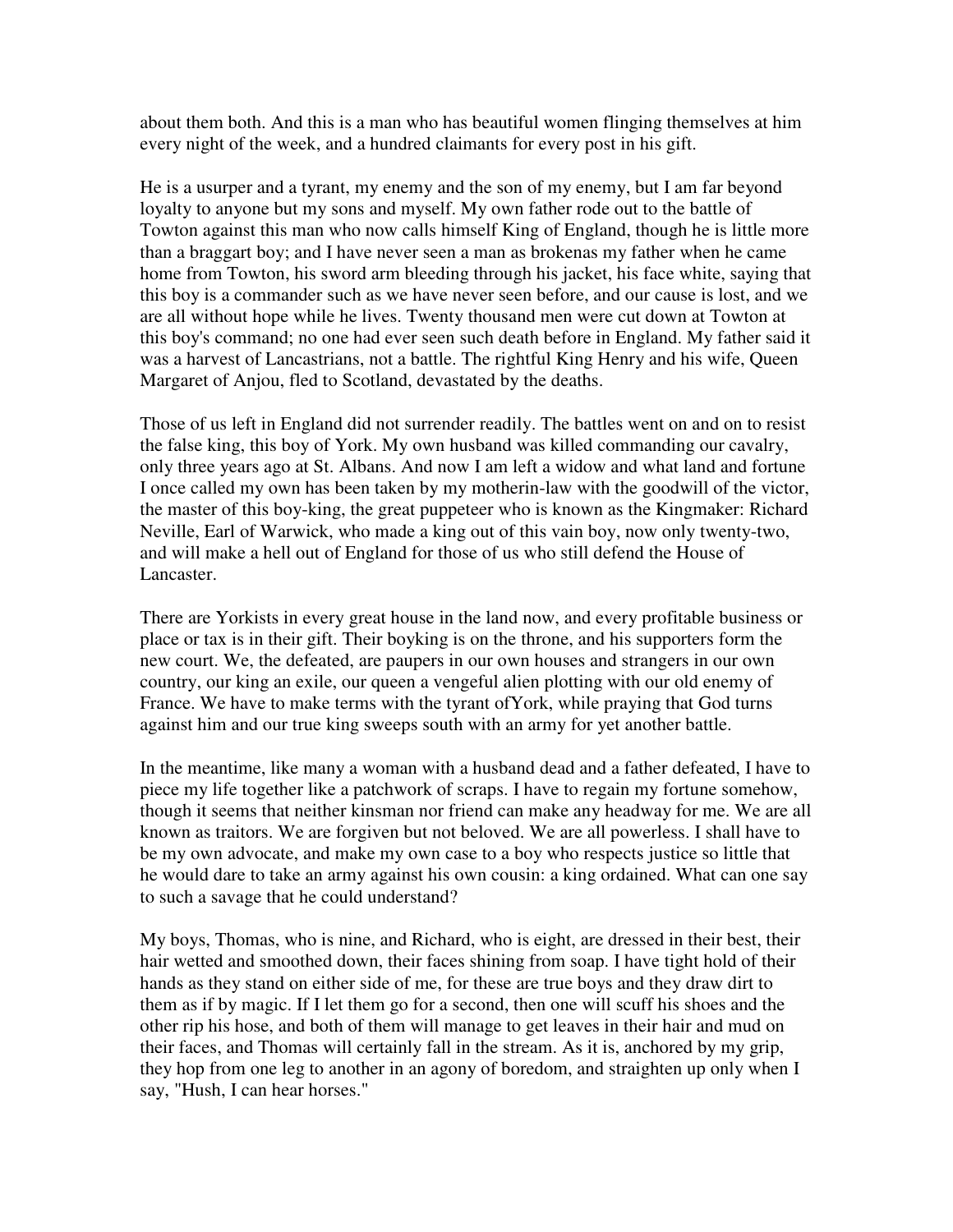It sounds like the patter of rain at first, and then in a moment a rumble like thunder. The jingle of the harness and the flutter of the standards, the chink of the chain mail and the blowing of the horses, the sound and the smell and the roar of a hundred horses ridden hard is overwhelming and, even though I am determined to stand out and make them stop, I can't help but shrink back. What must it be to face these men riding down in battle with their lances outstretched before them, like a galloping wall of staves? How could any man face it?

Thomas sees the bare blond head in the midst of all the fury and noise and shouts "Hurrah!" like the boy he is, and at the shout of his treble voice I see the man's head turn, and he sees me and the boys, and his hand snatches the reins and he bellows "Halt!" His horse stands up on its rear legs, wrenched to a standstill, and the whole cavalcade wheels and halts and swears at the sudden stop, and then abruptly everything is silent and the dust billows around us.

His horse blows out, shakes its head, but the rider is like a statue on its high back. He is looking at me and I at him, and it is so quiet that I can hear a thrush in the branches of the oak above me. How it sings. My God, it sings like a ripple of glory, like joy made into sound. I have never heard a bird sing like that before, as if it were caroling happiness.

I step forward, still holding my sons' hands, and I open my mouth to plead my case, but at this moment, this crucial moment, I have lost my words. I have practiced well enough. I had a little speech all prepared, but now I have nothing. And it is almost as if I need no words. I just look at him and somehow I expect him to understand everything — my fear of the future and my hopes for these my boys, my lack of money and the irritable pity of my father, which makes living under his roof so unbearable to me, the coldness of my bed at night, and my longing for another child, my sense that my life is over. Dear God, I am only twenty-seven, my cause is defeated, my husband is dead. Am I to be one of many poor widows who will spend the rest of their days at someone else's fireside trying to be a good guest? Shall I never be kissed again? Shall I never feel joy? Not ever again?

And still the bird sings as if to say that delight is easy, for those who desire it.

He makes a gesture with his hand to the older man at his side, and the man barks out a command and the soldiers turn their horses off the road and go into the shade of the trees. But the king jumps down from his great horse, drops the reins, and walks towards me and my boys. I am a tall woman but he overtops me by a head; he must be far more than six feet tall. My boys crane their necks up to see him; he is a giant to them. He is blond haired, gray eyed, with a tanned, open, smiling face, rich with charm, easy with grace. This is a king as we have never seen before in England: this is a man whom the people will love on sight. And his eyes are fixed on my face as if I know a secret that he has to have, as if we have known each other forever, and I can feel my cheeks are burning but I cannot look away from him.

A modest woman looks down in this world, keeps her eyes on her slippers; a supplicant bows low and stretches out a pleading hand. But I stand tall, I am aghast at myself,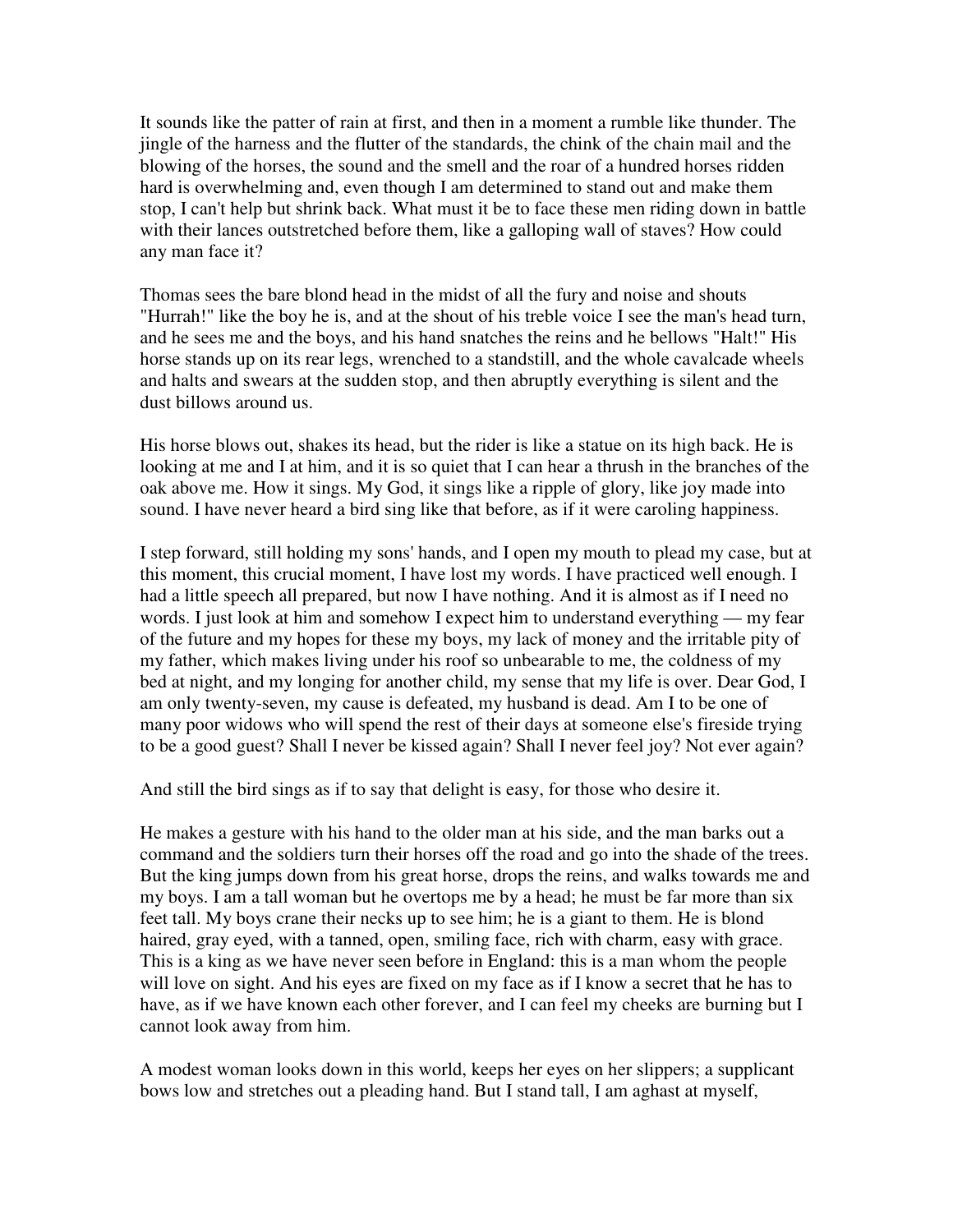staring like an ignorant peasant, and find I cannot take my eyes from his, from his smiling mouth, from his gaze, which is burning on my face.

"Who is this?" he asks, still looking at me.

"Your Grace, this is my mother, Lady Elizabeth Grey," my son Thomas says politely, and he pulls off his cap and drops to his knee.

Richard on my other side kneels too and mutters, as if he cannot be heard, "Is this the king? Really? He is the tallest man I have ever seen in my life!"

I sink down into a curtsey but I cannot look away. Instead, I gaze up at him, as a woman might stare with hot eyes at a man she adores.

"Rise up," he says. His voice is low, for only me to hear. "Have you come to see me?"

"I need your help," I say. I can hardly form the words. I feel as if the love potion, which my mother soaked into the scarf billowing from my headdress, is drugging me, not him. "I cannot obtain my dowry lands, my jointure, now I am widowed." I stumble in the face of his smiling interest. "I am a widow now. I have nothing to live on."

"A widow?"

"My husband was Sir John Grey. He died at St. Albans," I say. It is to confess his treason and the damnation of my sons. The king will recognize the name of the commander of his enemy's cavalry. I nip my lip. "Their father did his duty as he conceived it to be, Your Grace; he was loyal to the man he thought was king. My boys are innocent of anything."

"He left you these two sons?" He smiles down at my boys.

"The best part of my fortune," I say. "This is Richard and this is Thomas Grey."

He nods at my boys, who gaze up at him as if he were some kind of high-bred horse, too big for them to pet but a figure for awestruck admiration, and then he looks back to me. "I am thirsty," he says. "Is your home near here?"

"We would be honored..." I glance at the guard who rides with him. There must be more than a hundred of them. He chuckles. "They can ride on," he decides. "Hastings!" The older man turns and waits. "You go on to Grafton. I will catch you up. Smollett can stay with me, and Forbes. I will come in an hour or so."

Sir William Hastings looks me up and down as if I am a pretty piece of ribbon for sale. I show him a hard stare in reply, and he takes off his hat and bows to me, throws a salute to the king, shouts to the guard to mount up.

"Where are you going?" he asks the king.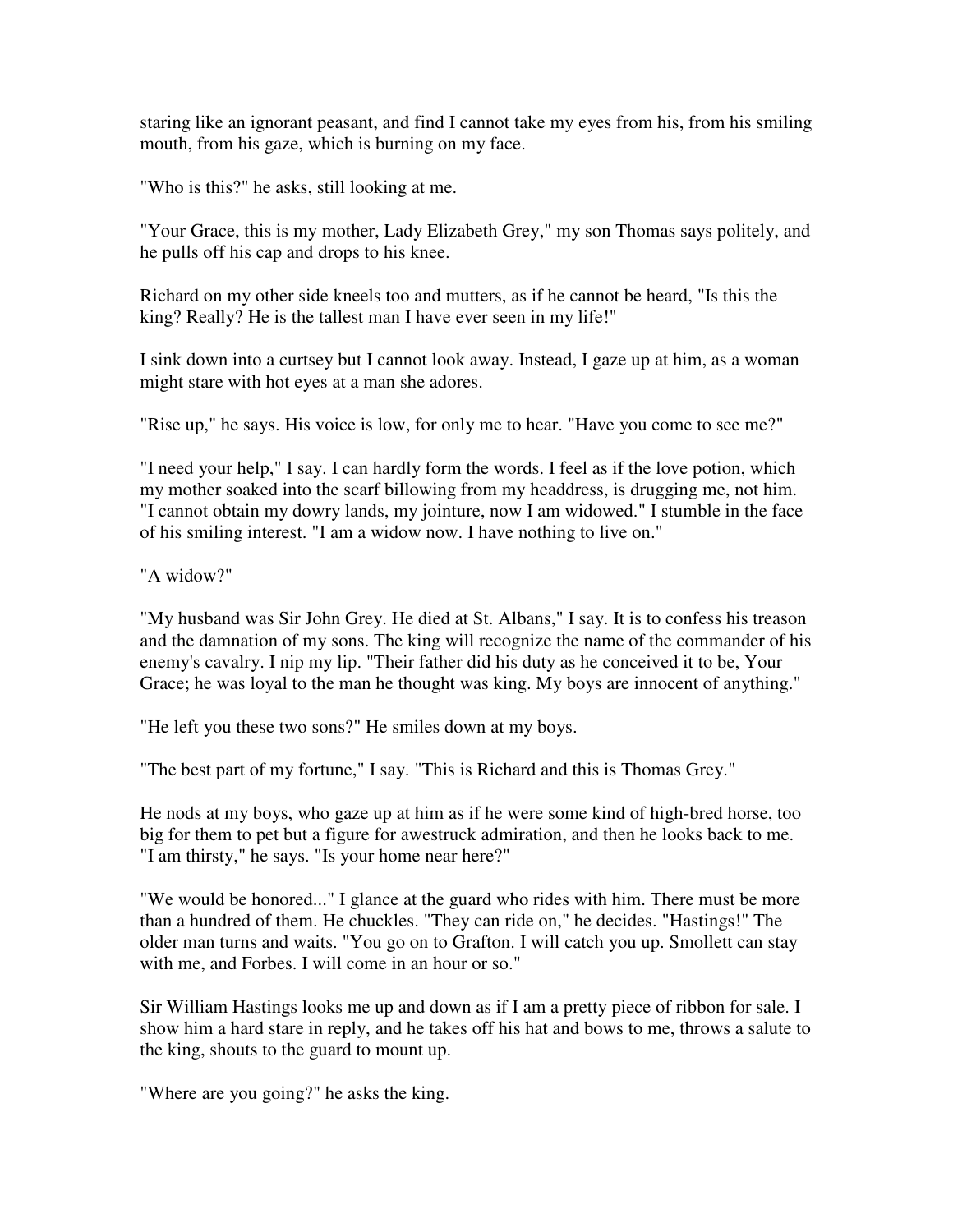The boy-king looks at me.

"We are going to the house of my father, Baron Rivers, Sir Richard Woodville," I say proudly, though I know the king will recognize the name of a man who was high in the favor of the Lancaster court, fought for them, and once took hard words from him in person when York and Lancaster were daggers drawn. We all know of one another well enough, but it is a courtesy generally observed to forget that we were all loyal to Henry VI once, until these turned traitor.

Sir William raises his eyebrow at his king's choice for a stopping place. "Then I doubt that you'll want to stay very long," he says unpleasantly, and rides on. The ground shakes as they go by, and they leave us in warm quietness as the dust settles.

"My father has been forgiven and his title restored," I say defensively. "You forgave him yourself after Towton."

"I remember your father and your mother," the king says equably. "I have known them since I was a boy in good times and bad. I am only surprised that they never introduced me to you."

I have to stifle a giggle. This is a king notorious for seduction. Nobody with any sense would let their daughter meet him. "Would you like to come this way?" I ask. "It is a little walk to my father's house."

"D'you want a ride, boys?" he asks them. Their heads bob up like imploring ducklings. "You can both go up," he says, and lifts Richard and then Thomas into the saddle. "Now hold tight. You on to your brother and you — Thomas, is it? — you hold on to the pommel."

He loops the rein over his arm and then offers me his other arm, and so we walk to my home, through the wood, under the shade of the trees. I can feel the warmth of his arm through the slashed fabric of his sleeve. I have to stop myself leaning towards him. I look ahead to the house and to my mother's window and see, from the little movement behind the mullioned panes of glass, that she has been looking out, and willing this very thing to happen.

She is at the front door as we approach, the groom of the household at her side. She curtseys low. "Your Grace," she says pleasantly, as if the king comes to visit every day. "You are very welcome to Grafton Manor."

A groom comes running and takes the reins of the horse to lead it to the stable yard. My boys cling on for the last few yards, as my mother steps back and bows the king into the hall. "Will you take a glass of small ale?" she asks. "Or we have a very good wine from my cousins in Burgundy?"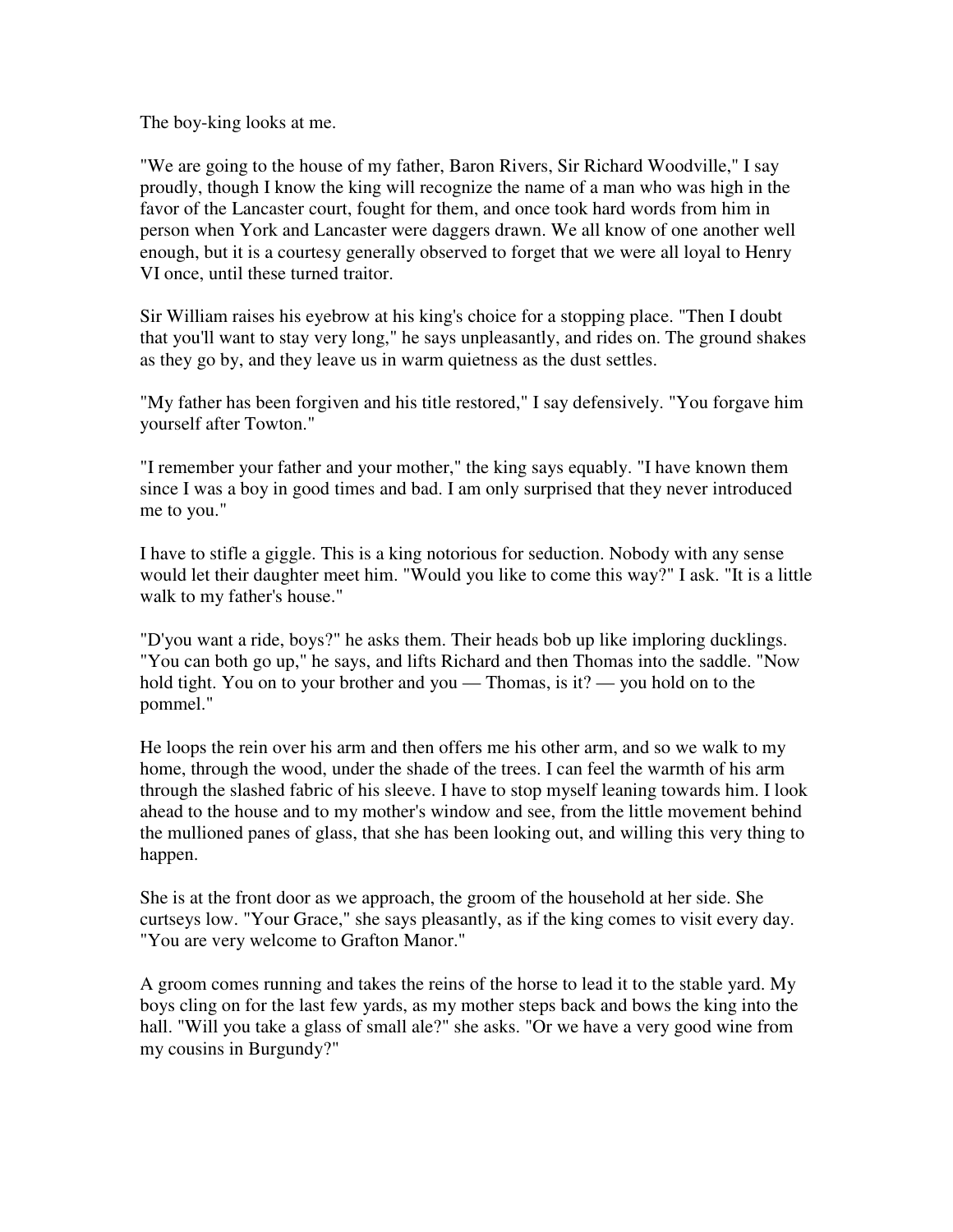"I'll take the ale, if you please," he says agreeably. "It is thirsty work riding. It is hot for spring. Good day to you, Lady Rivers."

The high table in the great hall is laid with the best glasses and a jug of ale as well as the wine. "You are expecting company?" he asks.

She smiles at him. "There is no man in the world could ride past my daughter," she says. "When she told me she wanted to put her own case to you, I had them draw the best of our ale. I guessed you would stop."

He laughs at her pride, and turns to smile at me. "Indeed, it would be a blind man who could ride past you," he says.

I am about to make some little comment, but again it happens. Our eyes meet, and I can think of nothing to say to him. We just stand, staring at each other for a long moment, until my mother passes him a glass and says quietly, "Good health, Your Grace."

He shakes his head, as if awakened. "And is your father here?" he asks.

"Sir Richard has ridden over to see our neighbors," I say. "We expect him back for his dinner."

My mother takes a clean glass and holds it up to the light and tuts as if there is some flaw. "Excuse me," she says, and leaves. The king and I are alone in the great hall, the sun pouring through the big window behind the long table, the house in silence, as if everyone is holding their breath and listening.

He goes behind the table and sits down in the master's chair. "Please sit," he says, and gestures to the chair beside him. I sit as if I am his queen, on his right hand, and I let him pour me a glass of small ale. "I will look into your claim for your lands," he says. "Do you want your own house? Are you not happy living here with your mother and father?"

"They are kind to me," I say. "But I am used to my own household, I am accustomed to running my own lands. And my sons will have nothing if I cannot reclaim their father's lands. It is their inheritance. I must defend my sons."

"These have been hard times," he says. "But if I can keep my throne, I will see the law of the land running from one coast of England to another once more, and your boys will grow up without fear of warfare."

I nod my head.

"Are you loyal to King Henry?" he asks me. "D'you follow your family as loyal Lancastrians?"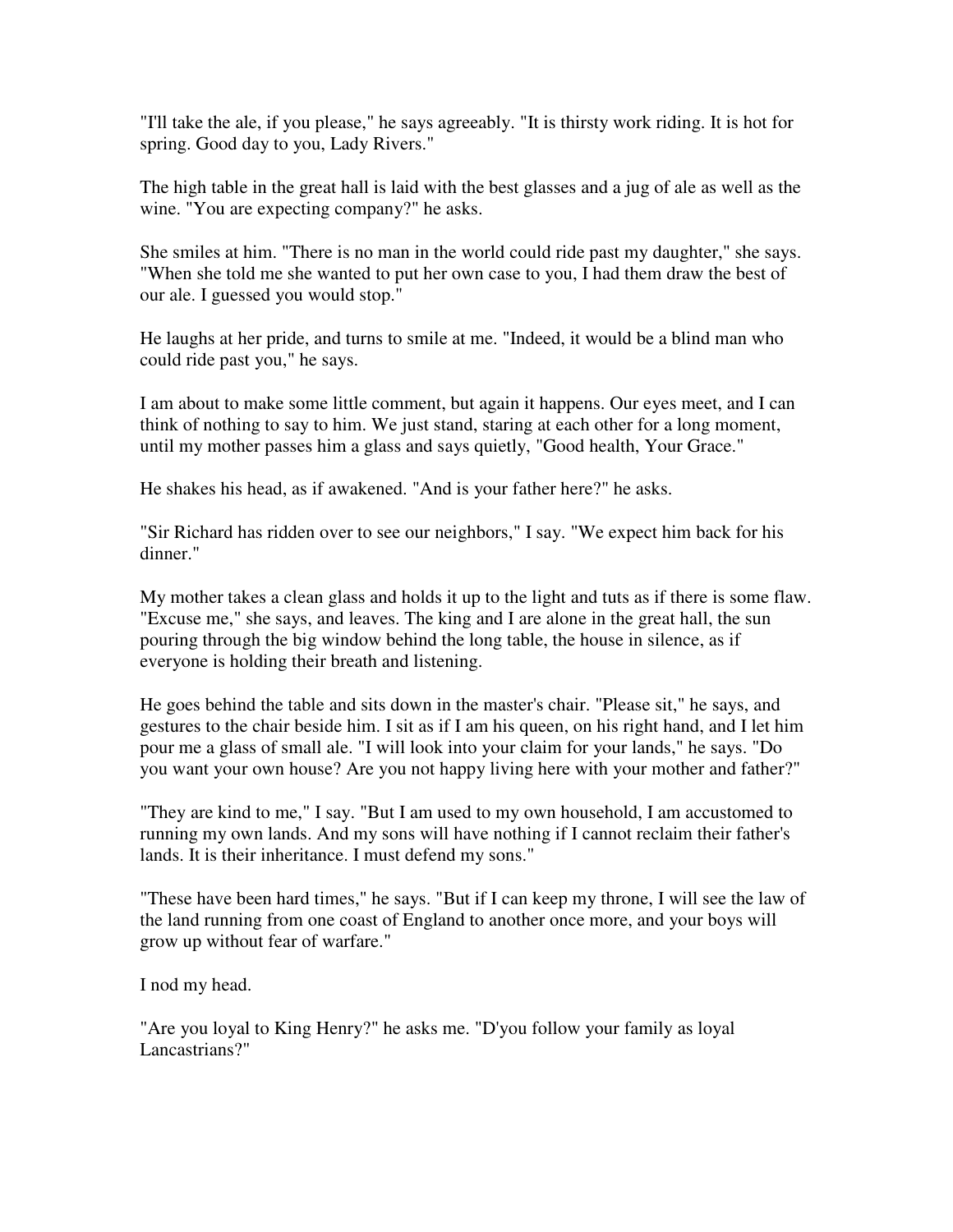Our history cannot be denied. I know that there was a furious quarrel in Calais between this king, then nothing more than a young York son, and my father, then one of the great Lancastrian lords. My mother was the first lady at the court of Margaret of Anjou; she must have met and patronized the handsome young son ofYork a dozen times. But who would have known then that the world might turn upside down and that the daughter of Baron Rivers would have to plead to that very boy for her own lands to be restored to her? "My mother and father were very great at the court of King Henry, but my family and I accept your rule now," I say quickly.

He smiles. "Sensible of you all, since I won," he says. "I accept your homage."

I give a little giggle, and at once his face warms. "It must be over soon, please God," he says. "Henry has nothing more than a handful of castles in lawless northern country. He can muster brigands like any outlaw, but he cannot raise a decent army. And his queen cannot go on and on bringing in the country's enemies to fight her own people. Those who fight for me will be rewarded, but even those who have fought against me will see that I shall be just in victory. And I will make my rule run, even to the north of England, even through their strongholds, up to the very border of Scotland."

"Do you go to the north now?" I ask. I take a sip of small ale. It is my mother's best but there is a tang behind it; she will have added some drops of a tincture, a love philter, something to make desire grow. I need nothing. I am breathless already.

"We need peace," he says. "Peace with France, peace with the Scots, and peace from brother to brother, cousin to cousin. Henry must surrender; his wife has to stop bringing in French troops to fight against Englishmen. We should not be divided anymore, York against Lancaster: we should all be Englishmen. There is nothing that sickens a country more than its own people fighting against one another. It destroys families; it is killing us daily. This has to end, and I will end it. I will end it this year."

I feel the sick fear that the people of this country have known for nearly a decade. "There must be another battle?"

He smiles. "I shall try to keep it from your door, my lady. But it must be done and it must be done soon. I pardoned the Duke of Somerset and took him into my friendship, and now he has run away to Henry once more, a Lancastrian turncoat, faithless like all the Beauforts. The Percys are raising the north against me. They hate the Nevilles, and the Neville family are my greatest allies. It is like a dance now: the dancers are in their place; they have to do their steps. They will have a battle; it cannot be avoided."

"The queen's army will come this way?" Though my mother loved her and was the first of her ladies, I have to say that her army is a force of absolute terror. Mercenaries, who care nothing for the country; Frenchmen who hate us; and the savage men of the north of England who see our fertile fields and prosperous towns as good for nothing but plunder. Last time she brought in the Scots on the agreement that anything they stole they could keep as their fee. She might as well have hired wolves.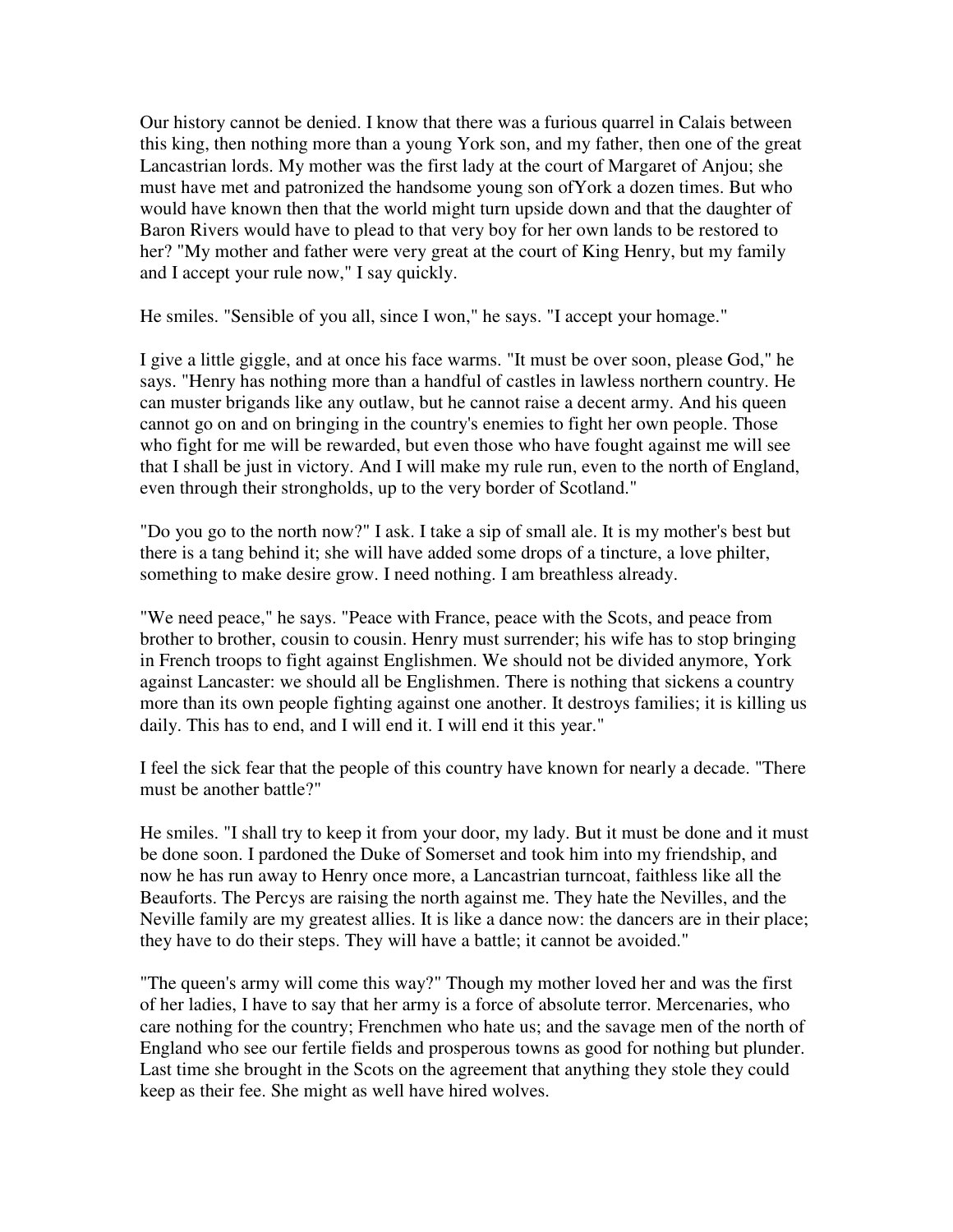"I shall stop them," he says simply. "I shall meet them in the north of England and I shall defeat them."

"How can you be so sure?" I exclaim.

He flashes a smile at me, and I catch my breath. "Because I have never lost a battle," he says simply. "I never will. I am quick on the field, and I am skilled; I am brave and I am lucky. My army moves faster than any other; I make them march fast and I move them fully armed. I outguess and I outpace my enemy. I don't lose battles. I am lucky in war as I am lucky in love. I have never lost in either game. I won't lose against Margaret of Anjou; I will win."

I laugh at his confidence, as if I am not impressed; but in truth he dazzles me.

He finishes his cup of ale and gets to his feet. "Thank you for your kindness," he says.

"You're going? You're going now?" I stammer.

"You will write down for me the details of your claim?"

"Yes. But — "

"Names and dates and so on? The land that you say is yours and the details of your ownership?"

I almost clutch his sleeve to keep him with me, like a beggar. "I will, but — "

"Then I will bid you adieu."

There is nothing I can do to stop him, unless my mother has thought to lame his horse.

"Yes, Your Grace, and thank you. But you are most welcome to stay. We will dine soon...or —  $"$ 

"No, I must go. My friend William Hastings will be waiting for me."

"Of course, of course. I don't wish to delay you..."

I walk with him to the door. I am anguished at his leaving so abruptly, and yet I cannot think of anything to make him stay. At the threshold he turns and takes my hand. He bows his fair head low and, deliciously, turns my hand. He presses a kiss into my palm and folds my fingers over the kiss as if to keep it safe. When he comes up smiling, I see that he knows perfectly well that this gesture has made me melt and that I will keep my hand clasped until bedtime when I can put it to my mouth.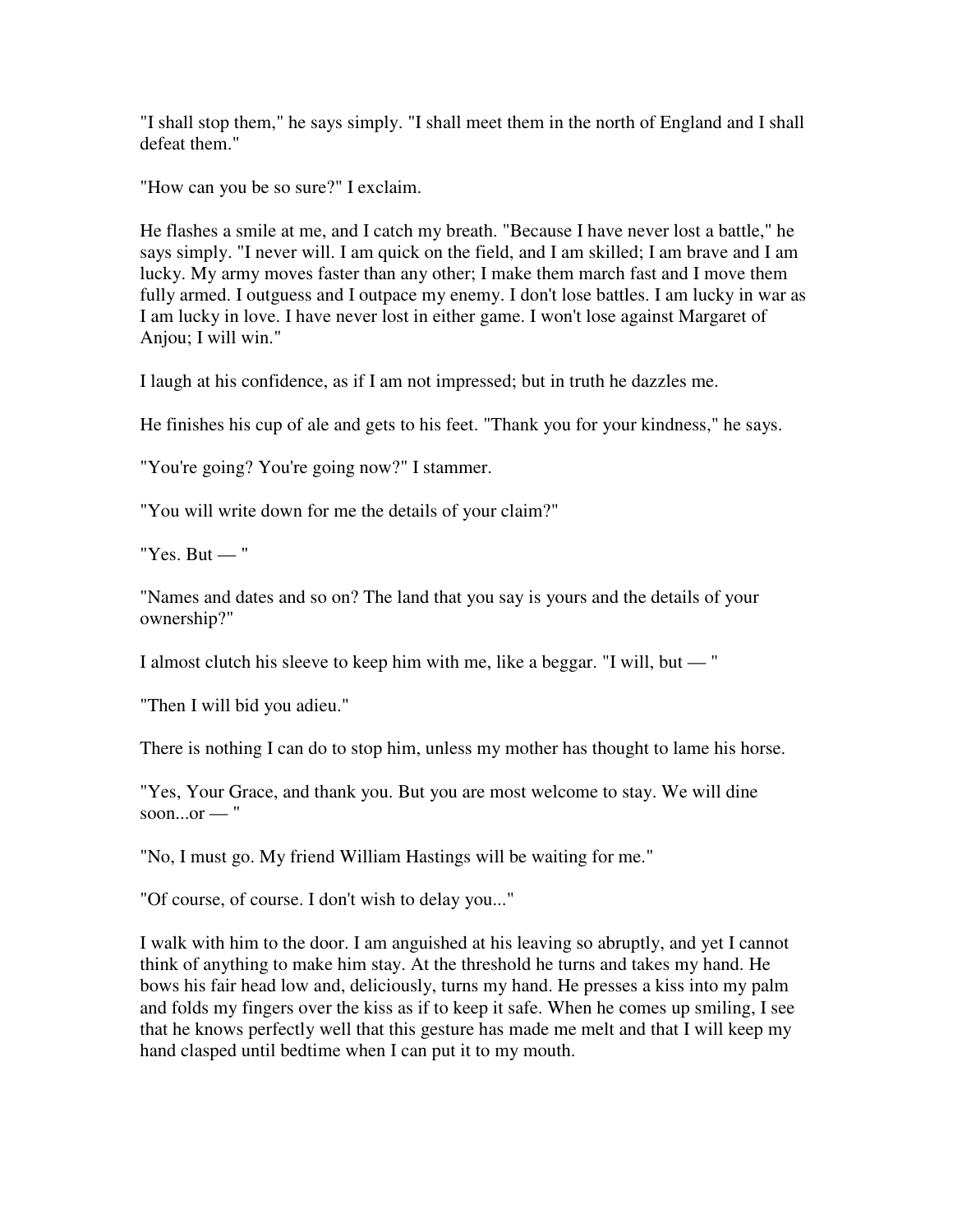He looks down at my entranced face, at my hand that stretches, despite myself, to touch his sleeve. Then he relents. "I shall fetch the paper that you prepare, myself, tomorrow," he says. "Of course. Did you think differently? How could you? Did you think I could walk away from you, and not come back? Of course I am coming back. Tomorrow at noon. Will I see you then?"

He must hear my gasp. The color rushes back into my face so that my cheeks are burning hot. "Yes," I stammer. "T...tomorrow."

"At noon. And I will stay to dinner, if I may."

"We will be honored."

He bows to me and turns and walks down the hall, through the wide-flung double doors and out into the bright sunlight. I put my hands behind me and I hold the great wooden door for support. Truly, my knees are too weak to hold me up.

"He's gone?" my mother asks, coming quietly through the little side door.

"He's coming back tomorrow," I say. "He's coming back tomorrow. He's coming back to see me tomorrow."

**• • •**

When the sun is setting and my boys are saying their evening prayers, blond heads on their clasped hands at the foot of their trestle beds, my mother leads the way out of the front door of the house and down the winding footpath to where the bridge, a couple of wooden planks, spans the River Tove. She walks across, her conical headdress brushing the overhanging trees, and beckons me to follow her. At the other side, she puts her hand on a great ash tree, and I see there is a dark thread of silk wound around the roughgrained wood of the thick trunk.

"What is this?"

"Reel it in," is all she says. "Reel it in, a foot or so every day."

I put my hand on the thread and pull it gently. It comes easily; there is something light and small tied onto the far end. I cannot even see what it might be, as the thread loops across the river into the reeds, in deep water on the other side.

"Magic," I say flatly. My father has banned these practices in his house: the law of the land forbids it. It is death to be proved as a witch, death by drowning in the ducking stool, or strangling by the blacksmith at the village crossroads. Women like my mother are not permitted our skills in England today; we are named as forbidden.